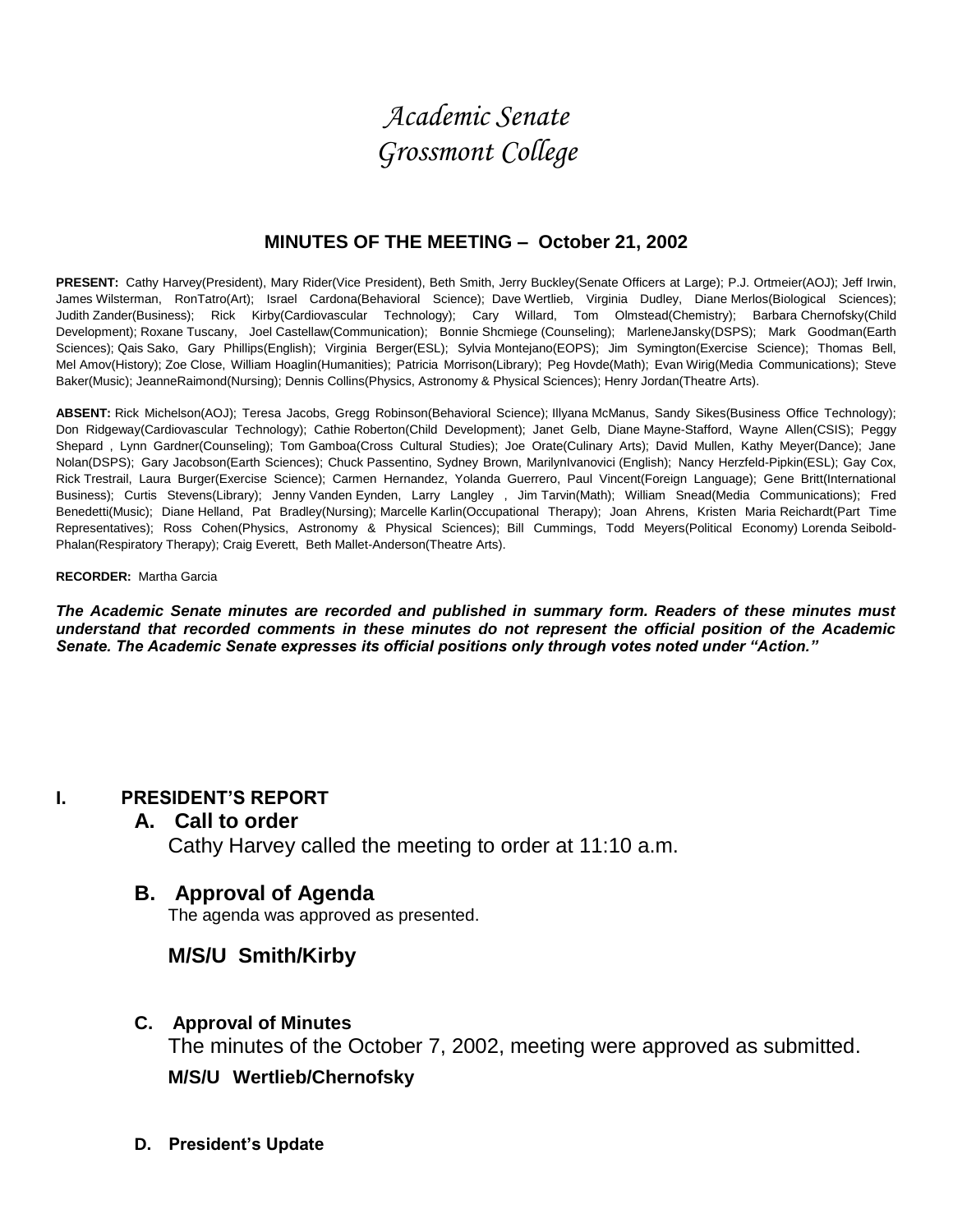### **November 5 Elections**

Cathy asked faculty to encourage students to vote in the November election and to encourage students to register for classes as soon as they receive the pertinent information.

### **Procedures Development/Review Sub-Committees**

Cathy presented a list of faculty members who will serve as senate representatives to complete the review/development of administrative procedures for newly adopted board policies. The list indicated each subcommittee with its appointed senate representative.

### **E. Educational Master Plan Calendar**

The Educational Master Plan timeline was attached to the October 21<sup>st</sup> senate agenda. Beth Smith guided senators through the task deadlines highlighting February 11, 2003, when departments and programs are scheduled to submit their updated Educational Master Plans.

### **II. ACTION ITEMS**

### **A. Motion Related to Section Cuts**

"Proposed Cuts to the Spring '03 Schedule" an information item on the October 7 senate agenda, indicated that no action was to be taken on that information item; however, at the meeting, a motion related to the senate's disapproval of any section cuts was unanimously passed; by so acting, the senate did not adhere to proper protocol. Therefore, the motion was listed as an action item for the current meeting, and a new vote was taken. Once again, the senate unanimously passed the motion as follows:

### *The Grossmont College Academic Senate recommends that no sections be cut from the Intersession or Spring Schedule.*  **M/S/U Smith/Chernofsky**

### **B. Program Review Handbook**

The Program Review Handbook was distributed at the October 7 Academic Senate meeting. Sheridan DeWolf identified a few changes to the document since the October 7 meeting. A few changes to the Department Student Survey had also been incorporated.

### *The Program Review Handbook and the Department Student Survey with the indicated changes were approved with no objections.*

#### **M/S/U Smith/Wertlieb**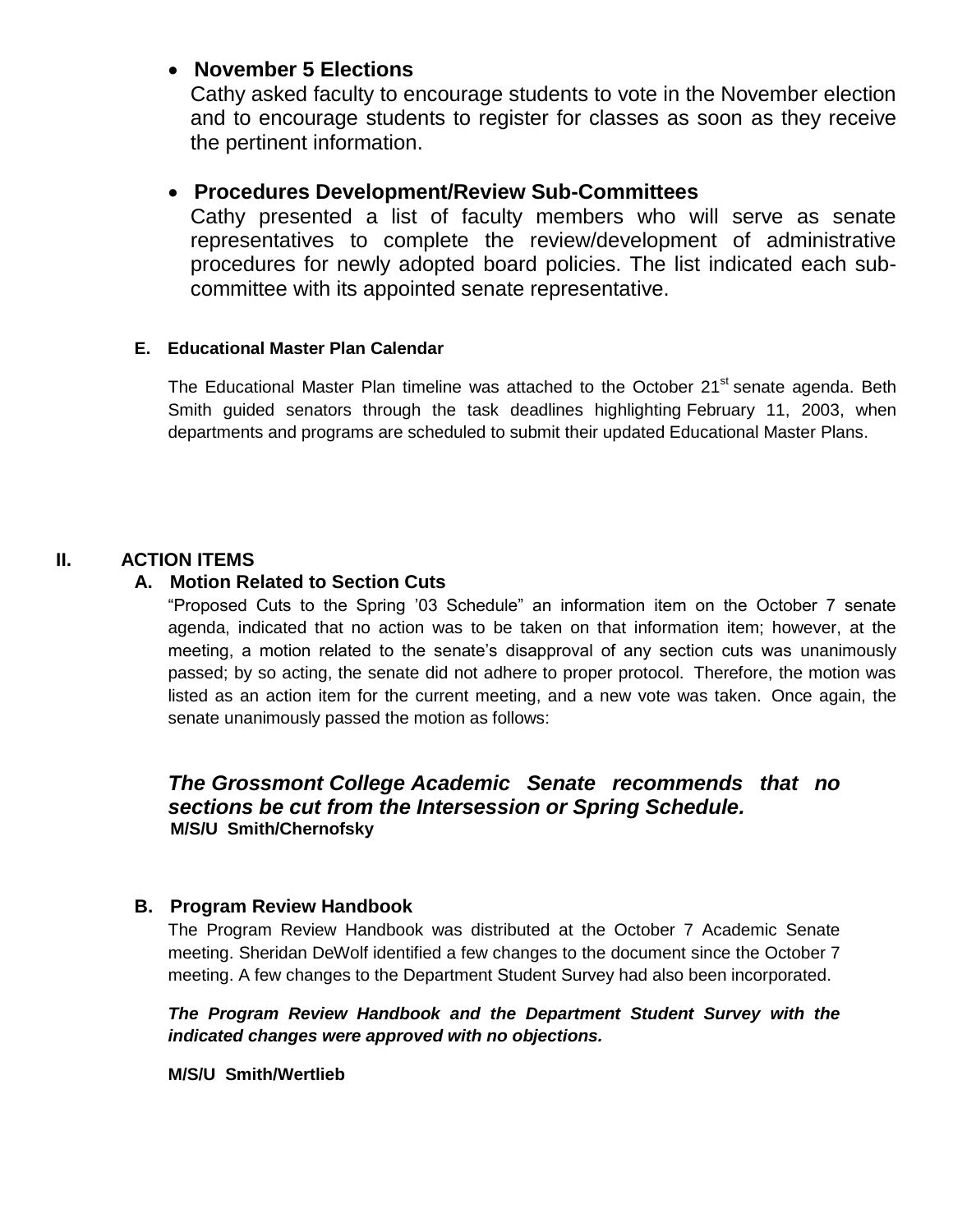### **III. INFORMATION ITEMS**

### **A. College Savings Task Force Presented by Jerry Buckley**

Jerry presented the College Savings Task Force Working Guidelines that was developed as criteria for the 3% savings plan. He also presented a spreadsheet detailing targeted items for the possible 3% budget reduction.

Jerry further explained that the College Savings Task Force is still working on the additional plans in the event that the college is faced with a 5% or 10% budget cut. He added that decisions associated with 5% and 10% savings would involve the Academic Senate, Academic Divisions, Student Services, and Administrative Services; they will need to form their own individual task forces to develop criteria to prioritize their own programs and services.

### **B. Honor's Experience**

### **Presented by Israel Cardona**

Since his first presentation to the Academic Senate, Israel has gathered several questions and concerns about the Honor's Experience from faculty. He developed a document with responses to those questions and concerns and presented it at this meeting. Significant concerns were raised today from those opposing and from those supporting the implementation of an "Honor's Program" at Grossmont College. A motion to either support or not support the implementation of an "Honor's Program" at Grossmont College will be developed and will be presented as an action item at a subsequent Academic Senate meeting.

### **C. Board Policies**

#### **Presented by Cathy Harvey**

Several board policies have been presented to the Districtwide Executive Council for review and consideration. They will be presented to the Governing Board for approval on November 19. The following policies were attached to today's agenda for senate review:

- BP 2432
- BP 2725
- BP 3410
- $-BP 3420$
- BP 3430
- BP 7100

Cathy asked senators to pay special to BP 2432 as it is a new policy and will be presented as an action item at the November 4 Academic Senate meeting.